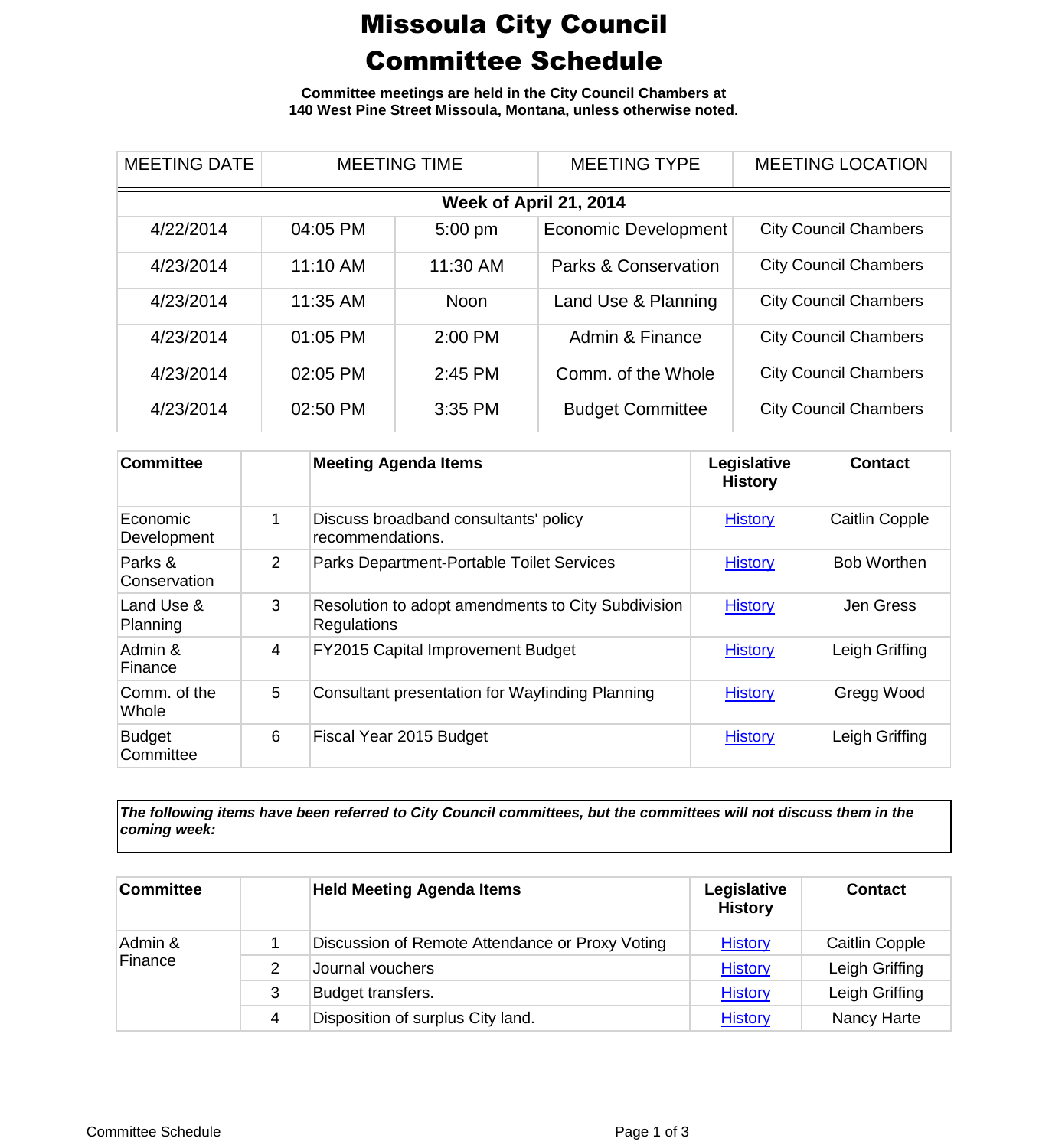## Missoula City Council Committee Schedule

**Committee meetings are held in the City Council Chambers at 140 West Pine Street Missoula, Montana, unless otherwise noted.**

| Parks &<br>Conservation | 5              | Discuss the City's strategy to complete a boundary<br>survey of Greenough Park.                                                                                                        | <b>History</b> | Dave Strohmaier                    |
|-------------------------|----------------|----------------------------------------------------------------------------------------------------------------------------------------------------------------------------------------|----------------|------------------------------------|
|                         | 6              | Agreement for lighting the Madison St. Pedestrian<br><b>Bridge</b>                                                                                                                     | <b>History</b> | Donna Gaukler                      |
|                         | $\overline{7}$ | Dogs In City Cemetery                                                                                                                                                                  | <b>History</b> | <b>Ed Childers</b>                 |
| Comm. of the<br>Whole   | 8              | Propose the City Council be a member unit of the<br>Missoula Chamber of Commerce.                                                                                                      | <b>History</b> | <b>Caitlin Copple</b>              |
|                         | 9              | Every Voice Engaged--A Municipal Gaming Tool to<br>engage the public in budget prioritization                                                                                          | <b>History</b> | Caitlin Copple                     |
|                         | 10             | Updates from Council representatives on the Health<br>Board, Community Forum, Transportation Policy<br>Coordinating Committee, other boards and<br>commissions as necessary. (Ongoing) | <b>History</b> | <b>Marilyn Marler</b>              |
|                         | 11             | Update from Missoula Economic Partnership<br>President/CEO James Grunke                                                                                                                | <b>History</b> | <b>Marilyn Marler</b>              |
|                         | 12             | Bi-annual meeting with the Chamber of Commerce                                                                                                                                         | <b>History</b> | <b>Marilyn Marler</b>              |
|                         | 13             | Conference updates and information sharing                                                                                                                                             | <b>History</b> | <b>Marilyn Marler</b>              |
| Land Use &<br>Planning  | 14             | Annexation, (see separate list at City Clerk's Office<br>for pending annexations) (Ongoing in committee)                                                                               | <b>History</b> | Marty Rehbein                      |
|                         | 15             | Discussion of City planning issues with members of<br>the Planning Board.                                                                                                              | <b>History</b> | <b>Bob Jaffe</b>                   |
| Pub. Safety &           | 16             | Health Department update.                                                                                                                                                              | <b>History</b> | Ellen Leahy                        |
| Health                  | 17             | Fire Department update.                                                                                                                                                                | <b>History</b> | Jason Diehl                        |
|                         | 18             | Discussion of sexual assault prevention campaign<br>and consideration of unfunded crime victim advocate<br>urban outreach position.                                                    | <b>History</b> | Caitlin Copple                     |
|                         | 19             | Safety aspects of management of the urban deer<br>population in the city of Missoula.                                                                                                  | <b>History</b> | Dick Haines, Jon<br><b>Wilkins</b> |
|                         | 20             | Discussion with Crime Victim Advocate Office.                                                                                                                                          | <b>History</b> | Jon Wilkins                        |
|                         | 21             | Air quality issues related to railroad operations in<br>and through Missoula.                                                                                                          | <b>History</b> | Dave Strohmaier                    |
|                         | 22             | Police Department update.                                                                                                                                                              | <b>History</b> | Mike Brady                         |
|                         | 23             | <b>Business License Application from Northwest</b><br>MedStar to Provide Limited Ground Ambulance<br>Services within the City of Missoula                                              | <b>History</b> | Jordan Hess                        |
| <b>Public Works</b>     | 24             | Resolution to change the speed limit on Reserve<br>Street between Brooks and 39th Street.                                                                                              | <b>History</b> | <b>Wayne Gravatt</b>               |
|                         | 25             | Review fence regulations                                                                                                                                                               | <b>History</b> | Jason Wiener                       |
|                         | 26             | Proposal to convert Orange Street between S. 1st<br>Street and S. 6th Street to three moving lanes and<br>two parking lanes                                                            | <b>History</b> | Alex Taft                          |